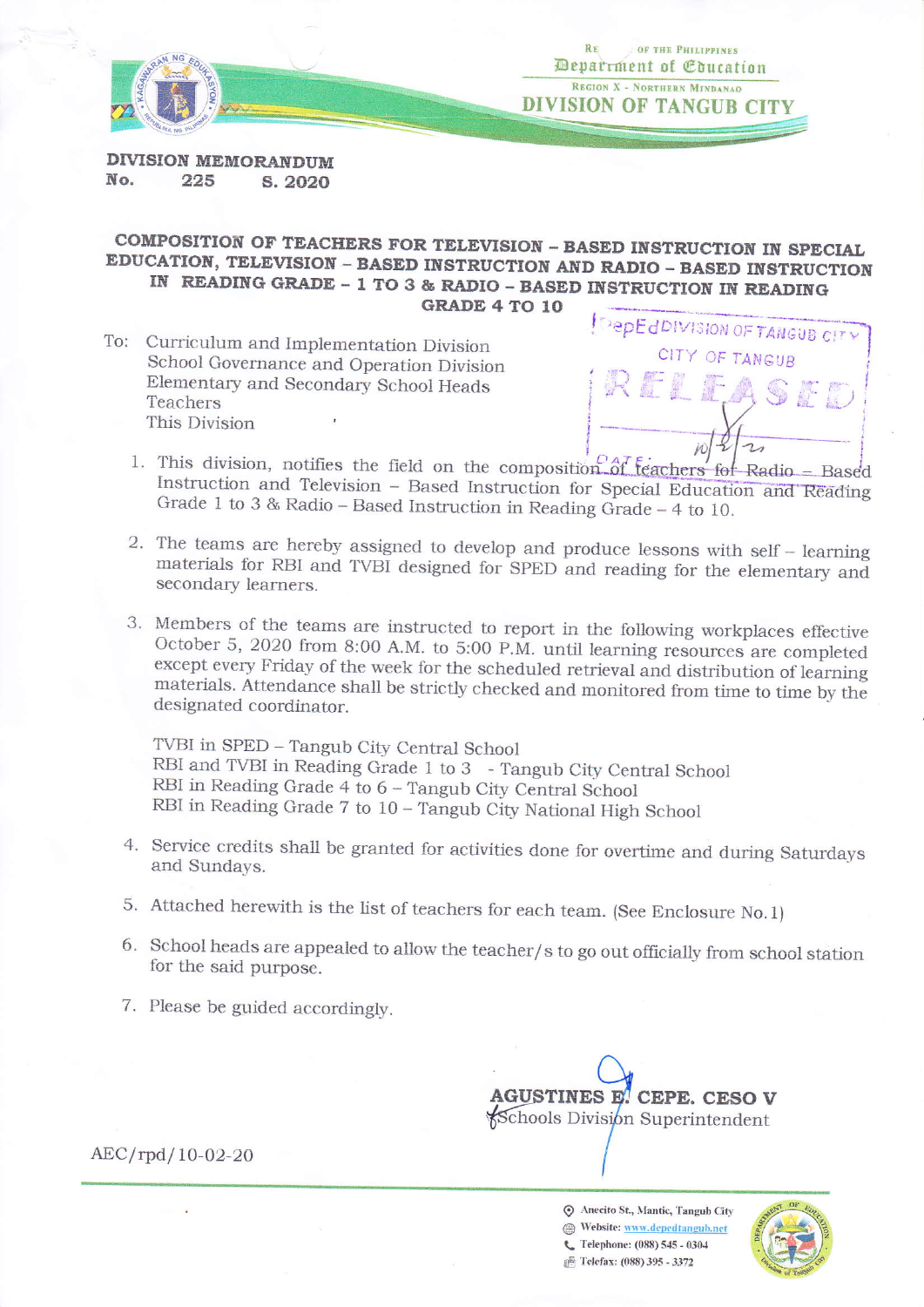

**REL OF THE PHILIPPINES** Department of *Coucation* REGION X - NORTHERN MINDANAO DIVISION OF TANGUB CIT

Enclosure No. <sup>1</sup>

### TVBI in Special Education Elementary and Secondary

- 1. Charmyne R. Tumala Sped Teacher 3 of Tangub City Central School
- 2. Novrenette U. Poligrates Sped Teacher 3 of Tangub City Central School
- 3. Mettabel Claire O. Penas Sped Teacher 3 of Tangub City Central School
- 4. Marilyn G. Reyes Sped Teacher 3 of Tangub City Central School
- 5. Kimberly T. Clapano Teacher 1 of Tangub City Central School
- 6. Johanne L. Ocampos Teacherl of Sta. Maria Central School (North District)
- 7. Juvilee S. Pabotoy Teacher- 1 of Lorenzo Tan Memorial Central School (South District)
- 8. Charlene A. Penoliad Teacher 1 of Sumirap Central School ( Southwest District)
- 9. Vesie A. Decierdo Sped Teacher 3 of Tangub City National High School
- l0.Rheyjay Hope L. Penoliad Teacher 1 of Bangiay National High School (audio and video editor station in school)

11.John Lyric D. Poligrates - Teacher 1 of Tangub City National High School (audio and video editor station in school)

### RBI and TVBI in Reading Grade 1 to 3

Radio and TV Talent:

1. Charmayne R. Tumala - Sped Teacher 3 of Tangub City Central School (As schedule in the office of SDS for recording)

Script Writers:

1. Quirino L. Roa - Teacher 1 of Taguite Elementary School

2. Gemarie A. Ocampos - Teacher I of San Antonio Elementary School Writers in Reading Modules (English)

- 1. Daylinda A. labrado Master Teacher 2 of Tangub City Central School
- 2. Merlisa G. TaIa Master Teacher 2 of Labuyo Eiementary School
- 3. Cecilia U. Sarona Master Teacher 2 of Bongabong Elementary School
- 4. Evangeline O. Largo Master Teacher 2 of Sta. Cruz Elementary School
- 5. Eva G. Villafuerte Teacher 3 of San Apolinario Elementary School
- 6. Rosalita B. Fernandez Teacher 3 of Labuyo Elementary School
- 7. Anna Michelle B. Canete Teacher 1 of Taguite Elementary School

8. Lalaine S. Seville - Teacher 1 of ViIIaba Elementary School

Illustrator/ Layout Artist - Lalaine S. Seville - Teacher 1 of Villaba ES

#### RBI in Reading Grade 4 to 6

Filipino:

- 1. Rosenida M. Batoon Master Teacher 2 of Tangub City Central School
- 2. Rachel P. Mondejar Master Teacher 2 of Pangabuan IS
- 3. Glorelie C. Canolo Master Teacher 2 of Tangub City Central School
- 4. Joy O. Cortedor Master Teacher 1 of Kimat Elementary School English:
- 1. Rizel Marie C. Estomata Master Teacher I of Paiton ES
- 2. Rachel D. Abatayo Master Teacher 1 of Aquino Elementary School
- 3. Mary Chrys M. Comison Teacher 1 of Sumirap Central School

4. Archemie O. Suazo – Master Teacher 1 of Banglay National High School

Illustrator/ Layout Artist - Lalaine S. Seville - Teacher 1 of Villaba ES

 $\odot$  Anecito St., Mantic, Tangub City Website: www.depedtangub.net **L** Telephone: (088) 545 - 0304 f<sup>ta</sup> Telefax: (088) 395 - 3372